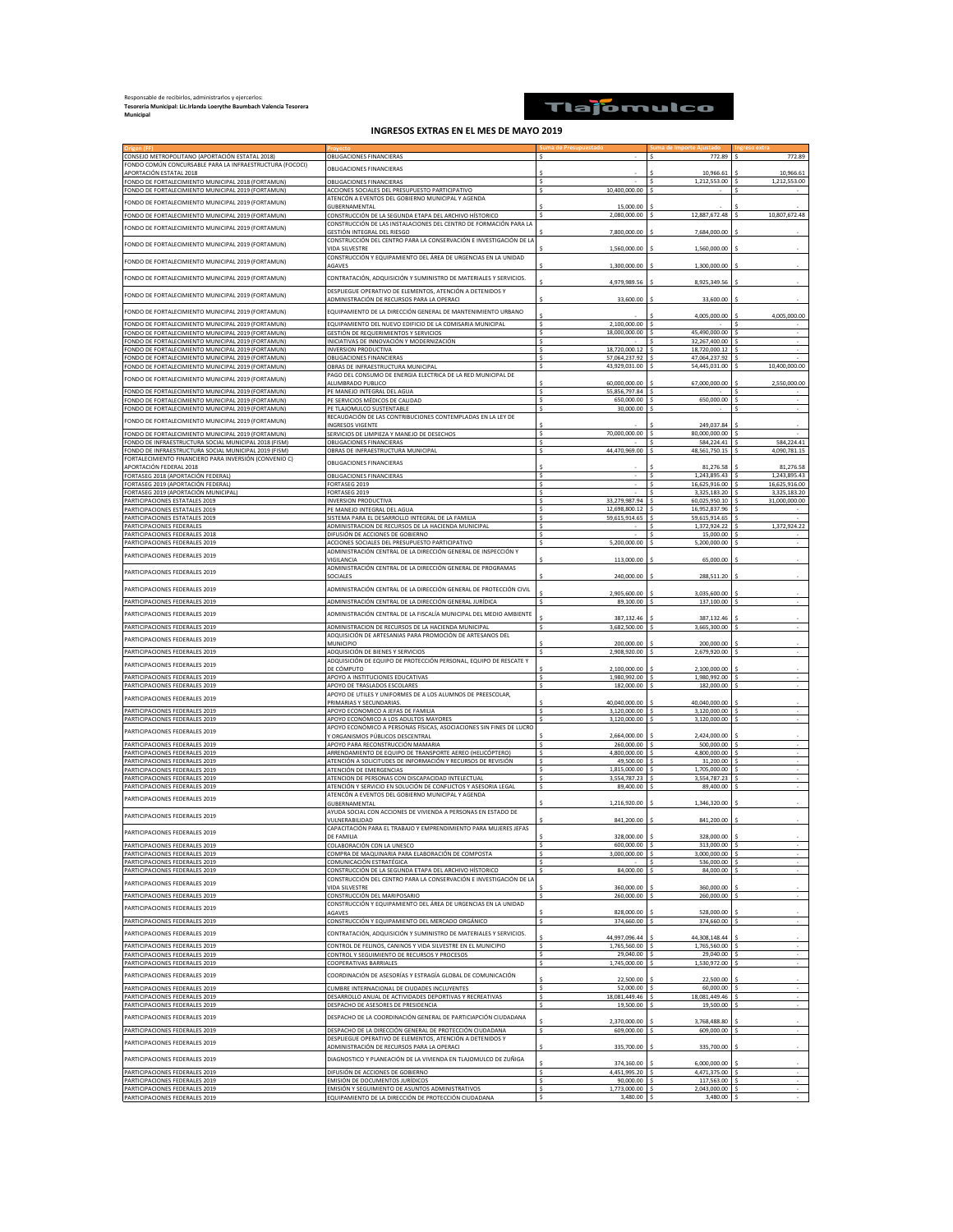| PARTICIPACIONES FEDERALES 2019                                                                            | EQUIPAMIENTO DE LA DIRECCIÓN GENERAL DE MANTENIMIENTO URBANO                                                          | 2,784,000.00                   | 2,784,000.00                           |                                    |
|-----------------------------------------------------------------------------------------------------------|-----------------------------------------------------------------------------------------------------------------------|--------------------------------|----------------------------------------|------------------------------------|
| PARTICIPACIONES FEDERALES 2019<br>PARTICIPACIONES FEDERALES 2019                                          | EQUIPAMIENTO DE LA DIRECCIÓN GENERAL DE SERVICIÓS MÉDICOS<br>EQUIPAMIENTO MEDICO INSTRUMENTAL                         | 1,129,500.00<br>350,000.00     | 949,500.00<br>250,000.00               |                                    |
| PARTICIPACIONES FEDERALES 2019<br>PARTICIPACIONES FEDERALES 2019                                          | <b>ESCUELAS DE 10</b><br>FISCALIZACIÓN, CONTROL Y EVALUACIÓN DE LA ADMINISTRACIÓN PÚBLICA                             | 456,000.00                     | 456,000.00                             |                                    |
| PARTICIPACIONES FEDERALES 2019                                                                            | MUNICIPAL<br>FORO DE VIVIENDA                                                                                         | 39,000.00<br>5,300,355.00      | 39,000.00<br>4,443,320.72              |                                    |
| PARTICIPACIONES FEDERALES 2019<br>PARTICIPACIONES FEDERALES 2019                                          | FORO INTERNACIONAL DEL DERECHO A LA VIVIENDA<br>FORO MUNICIPAL TLAJOMULCO EN LA AGENDA 2030                           | Ś<br>200,000.00<br>40,500.00   | 53,800.00                              | $\sim$<br>$\overline{\phantom{a}}$ |
| PARTICIPACIONES FEDERALES 2019                                                                            | GASTOS DE ORDEN SOCIAL PARA EVENTOS CON ACTORES DEL SECTOR<br>TURISTICO                                               | 2,850,000.00                   | 2,950,000.00                           |                                    |
| PARTICIPACIONES FEDERALES 2019                                                                            | GESTIÓN DE LAS SESIONES DE AYUNTAMIENTO Y COMISIONES EDILICIAS                                                        | 244,800.00                     | 212,237.00                             |                                    |
| PARTICIPACIONES FEDERALES 2019<br>PARTICIPACIONES FEDERALES 2019                                          | GESTIÓN DE REQUERIMIENTOS Y SERVICIOS<br>GESTIÓN Y SEGUIMIENTO DE TRÁMITES JURÍDICOS                                  | 74,504,296.00<br>22,500.00     | 47,014,296.00<br>22,500.00             |                                    |
| PARTICIPACIONES FEDERALES 2019<br>PARTICIPACIONES FEDERALES 2019                                          | INICIATIVAS DE INNOVACIÓN Y MODERNIZACIÓN<br>INSPECCIÓN EN MEDIDAS DE SEGURIDAD                                       | 44.014.587.60<br>42,000.00     | 27.727.724.62<br>42,000.00             | 5,980,537.02                       |
| PARTICIPACIONES FEDERALES 2019<br>PARTICIPACIONES FEDERALES 2019                                          | <b>INVERSION PRODUCTIVA</b><br><b>JUSTICIA CIVICA</b>                                                                 | 16,800,000.00<br>300,000.00    | 16,800,000.00<br>300,000.00            | $\sim$                             |
| PARTICIPACIONES FEDERALES 2019                                                                            | MANTENIMIENTO DE PLAZAS PÚBLICAS, PARQUES, AREAS VERDES Y ESPACIOS<br>ALTERNOS                                        | 7.419.770.40                   | 6.843.383.40                           |                                    |
| PARTICIPACIONES FEDERALES 2019                                                                            | MANTENIMIENTO DE VIABILIDADES Y AREAS COMUNES                                                                         | 19,842,137.88                  | 20,418,524.88                          |                                    |
| PARTICIPACIONES FEDERALES 2019                                                                            | MANTENIMIENTO DEL ALUMBRADO PUBLICO EN EL MUNICIPIO DE<br>TLAJOMULCO                                                  | 1,728,600.00                   | 1,728,600.00                           |                                    |
| PARTICIPACIONES FEDERALES 2019                                                                            | MANTENIMIENTO Y SERVICIO DE CEMENTERIOS MUNICIPALES<br>MATERIALES Y SUMINISTROS PARA ACTIVIDADES DE DESARROLLO        | 108,600.00<br>۹                | 108,600.00                             | $\sim$                             |
| PARTICIPACIONES FEDERALES 2019                                                                            | AGROPECUARIO<br>MATERIALES Y SUMINISTROS PARA EVENTOS DE PROMOCIÓN ECONÓMICA Y                                        | 2,885,000.00                   | 3,695,000.00                           |                                    |
| PARTICIPACIONES FEDERALES 2019<br>PARTICIPACIONES FEDERALES 2019                                          | COMBATE A LA DESIGUALDAD<br>OBRAS DE INFRAESTRUCTURA MUNICIPAL                                                        | 190,000.00<br>۹                | 70,000.00                              | $\overline{\phantom{a}}$           |
| PARTICIPACIONES FEDERALES 2019                                                                            | OPERACIÓN DE LOS PROCESOS DE LAS AGENCIAS Y DELEGACIONES DEL                                                          |                                |                                        |                                    |
| PARTICIPACIONES FEDERALES 2019                                                                            | MUNICIPIO<br>OPERACIÓN DE LOS SERVICIOS PÚBLICOS EN MATERIA DE MOVILIDAD                                              | 1,440,000.00                   | 1,440,000.00                           |                                    |
| PARTICIPACIONES FEDERALES 2019                                                                            | MOTORIZADA Y NO MOTORIZADA<br>OPERACIÓN DEL PATRIMONIO MUNICIPAL                                                      | 15,000,000.00<br>856,197.60    | 857,197.60                             | $\sim$                             |
| PARTICIPACIONES FEDERALES 2019                                                                            | OPERACIÓN DEL RASTRO MUNICIPAL, SACRIFICIO DE BOVINOS Y PORCINOS                                                      | 384,660.00                     | 384,660.00                             |                                    |
| PARTICIPACIONES FEDERALES 2019                                                                            | PAGO DEL CONSUMO DE ENERGIA ELECTRICA DE LA RED MUNICIPAL DE<br>ALUMBRADO PUBLICO                                     |                                | 9,031,435.64                           |                                    |
| PARTICIPACIONES FEDERALES 2019                                                                            | PE ATLAS DE GENERO EN EL MUNICIPIO                                                                                    | 156,000.00                     | 156,000.00                             |                                    |
| PARTICIPACIONES FEDERALES 2019<br>PARTICIPACIONES FEDERALES 2019                                          | PE COMBATE AL REZAGO SOCIAL<br>PE ESPACIOS DE PAZ Y DERECHOS HUMANOS                                                  | 1.200.000.00<br>306,000.00     | 1.200.000.00<br>462,000.00             |                                    |
| PARTICIPACIONES FEDERALES 2019<br>PARTICIPACIONES FEDERALES 2019                                          | PE ESTRATEGIAS FINANCIERAS<br>PE FORO MUNICIPAL TLAJOMULCO EN LA AGENDA 2030                                          | 21.251.400.00<br>48,000.00     | 21,151,400.00<br>48,000.00             |                                    |
| PARTICIPACIONES FEDERALES 2019                                                                            | PE GOBIERNO DE PUERTAS ABIERTAS                                                                                       | 1,590,000.00<br>106,000.00     | 1,590,000.00<br>106,000.00             |                                    |
| PARTICIPACIONES FEDERALES 2019<br>PARTICIPACIONES FEDERALES 2019                                          | PE INVENTARIO DE FUENTES DE EMISIONES<br>PE LENGUAJE UNIVERSAL                                                        | 138,000.00                     | 21,000.00                              |                                    |
| PARTICIPACIONES FEDERALES 2019<br>PARTICIPACIONES FEDERALES 2019                                          | PE MANEJO INTEGRAL DEL AGUA<br>PE MODERNIZACIÓN ADMINISTRATIVA                                                        | 48,317,389.72<br>38,822,709.60 | 117,954,760.00<br>35,922,897.60        | $\sim$                             |
| PARTICIPACIONES FEDERALES 2019                                                                            | PE PREVENCIÓN DE EMERGENCIAS                                                                                          | 3,164,995.20                   | 3,599,075.00<br>3.997.200.00           |                                    |
| PARTICIPACIONES FEDERALES 2019<br>PARTICIPACIONES FEDERALES 2019                                          | PE PROCESOS ESTADÍSTICOS DEL MUNICIPIO<br>PE SEGURIDAD EN MOVIMIENTO                                                  | 3,997,200.00<br>3,230,995.20   | 3,527,555.80                           |                                    |
| PARTICIPACIONES FEDERALES 2019<br>PARTICIPACIONES FEDERALES 2019                                          | PE SERVICIOS MÉDICOS DE CALIDAD<br>PE TLAJOMULCO SUSTENTABLE                                                          | 11,917,795.20<br>3,017,880.00  | 12,768,175.00<br>2,995,880.00          |                                    |
| PARTICIPACIONES FEDERALES 2019<br>PARTICIPACIONES FEDERALES 2019                                          | PLANEACIÓN TERRITORIAL Y URBANA DEL MUNICIPIO<br>POLÍTICA CULTURAL DE TLAJOMULCO DE ZÚÑIGA                            | 32.122.724.26                  | 32.122.724.26                          |                                    |
| PARTICIPACIONES FEDERALES 2019                                                                            | PREVENCIÓN DE ACCIDENTES                                                                                              | 480,000.00                     | 460,000.00                             |                                    |
| PARTICIPACIONES FEDERALES 2019<br>PARTICIPACIONES FEDERALES 2019                                          | PROCESOS DEL ENLACE DE ZONA VALLE<br>PROCESOS DEL INSTITUTO MUNICIPAL DE LA MUJER TLAJOMULQUENSE                      | 1,524,240.00<br>1,242,449.08   | 1,524,240.00<br>1,242,449.08           | $\sim$                             |
| PARTICIPACIONES FEDERALES 2019                                                                            | PROCESOS Y MATERIALES DE LA INFRAESTRUCTURA MUNICIPAL<br>PROCESOS Y SEGUIMIENTO DE LA COORDINACIÓN GENERAL DE GESTIÓN | 9,000.00                       | 9,000.00                               |                                    |
| PARTICIPACIONES FEDERALES 2019                                                                            | INTEGRAL DE LA CIUDAD                                                                                                 | 105,000.00                     | 127,000.00                             |                                    |
| PARTICIPACIONES FEDERALES 2019                                                                            | PROCESOS, MATERIALES Y SEGUMIENTO DE LA DIRECCIÓN GENERAL DE OBRAS<br>PÚBLICAS                                        | 2,735,454.00                   | 2,735,454.00                           |                                    |
| PARTICIPACIONES FEDERALES 2019<br>PARTICIPACIONES FEDERALES 2019                                          | PROGRAMA ¡YA ESTUVO!<br>PROGRAMA ABC                                                                                  | 572,000.00<br>130,000,00       | 572,000.00<br>130,000.00               |                                    |
| PARTICIPACIONES FEDERALES 2019                                                                            | PROGRAMA DE ALQUILER SOCIAL                                                                                           | 7,603,416.00                   |                                        |                                    |
| PARTICIPACIONES FEDERALES 2019<br>PARTICIPACIONES FEDERALES 2019                                          | PROGRAMA DE BECAS A ESTUDIANTES DE SECUNDARIA<br>PROGRAMA DE ESTRATEGIAS DE PREVENCIÓN DE VIOLENCIA INTRAFAMILIAR Y   | 12,000,000.00                  | 12,000,000.00                          |                                    |
| PARTICIPACIONES FEDERALES 2019                                                                            | DE GENERO<br>PROGRAMA PARA EDUCACIÓN PREPARATORIA                                                                     | 42,000.00<br>300,000.00        | 300,000.00                             |                                    |
| PARTICIPACIONES FEDERALES 2019<br>PARTICIPACIONES FEDERALES 2019                                          | PROGRAMAS DE DESARROLLO AGROPECUARIO<br>PROGRAMAS Y ACCIONES CULTURALES, RECREATIVOS Y DEPORTIVAS                     | 4,470,000.00<br>12,137,279.47  | 3,760,000.00<br>12,137,279.47          |                                    |
| PARTICIPACIONES FEDERALES 2019                                                                            | PROMOCIÓN DE LA PARTICIPACIÓN SOCIAL A TRAVÉS DE DIVERSOS                                                             |                                |                                        |                                    |
| PARTICIPACIONES FEDERALES 2019                                                                            | MECANISMOS EN EL MUNICIPIO DE TLAJOMULCO<br>PROTOCOLO DE ACTUACIÓN ANTE CASOS DE DISCRIMINACIÓN DE GRUPOS             | 105,000.00                     | 105,000.00                             |                                    |
| PARTICIPACIONES FEDERALES 2019                                                                            | VULNERABLES<br>RECAUDACIÓN DE LAS CONTRIBUCIONES CONTEMPLADAS EN LA LEY DE                                            | 9,000.00                       | 9,000.00                               |                                    |
| PARTICIPACIONES FEDERALES 2019                                                                            | <b>INGRESOS VIGENTE</b><br>REGISTRO DE LOS ACTOS SOLICITADOS POR LA CIUDADANIA                                        | 32,108,384.00<br>1,033,500.00  | 21,919,148.36<br>1,033,500.00          |                                    |
| PARTICIPACIONES FEDERALES 2019                                                                            | REPARACIÓN Y MODIFICACION DE PLANTA DE SEPARACIÓN DE RESIDUOS                                                         | 60,000.00                      | 60,000.00                              |                                    |
| PARTICIPACIONES FEDERALES 2019                                                                            | (ETAPA 2)<br>GUIMIENTO A LOS PROCESOS Y REQUERIMIENTOS DE RECURSOS HUMANOS                                            |                                |                                        |                                    |
|                                                                                                           | SERVICIOS CONTRATADOS PARA DESARROLLO DE EVENTOS DE PROMOCIÓN                                                         | 366,000.00                     | 366,000.00                             |                                    |
| PARTICIPACIONES FEDERALES 2019<br>PARTICIPACIONES FEDERALES 2019                                          | ECONÓMICA Y COMBATE A LA DESIGUALDAD<br>SERVICIOS DE LIMPIEZA Y MANEJO DE DESECHO                                     | 2.325.000.00<br>194,999.91     | 2.659.028.00<br>194,999.91<br>Ś        |                                    |
| PARTICIPACIONES FEDERALES 2019                                                                            | SUBSIDIOS EN DESARROLLO ECONÓMICO PARA ARTESANOS                                                                      | 1,350,000.00                   | 1,350,000.00                           |                                    |
| PARTICIPACIONES FEDERALES 2019<br>PARTICIPACIONES FEDERALES 2019                                          | TERCER ETAPA DEL ATLAS DE RIESGO MUNICIPAL<br>VINCULACIÓN CON EMPRESAS, UNIVERSIDADES, ASOCIACIONES CIVILES Y         | 240,000.00                     | 240,000.00                             | $\sim$                             |
| PRODDER 2018 (APORTACIÓN FEDERAL)                                                                         | <b>FUNDACIONES</b><br>OBLIGACIONES FINANCIERAS                                                                        | 301,500.00                     | 222.100.00<br>5,300,000.00             | 5,300,000.00                       |
| PROGRAMAS REGIONALES (APORTACIÓN FEDERAL 2018)<br>PROYECTO DE DESARROLLO REGIONAL (CONVENIO E) APORTACIÓN | <b>OBLIGACIONES FINANCIERAS</b>                                                                                       |                                | 59,875.12                              | 59,875.12                          |
| FEDERAL 2018                                                                                              | OBLIGACIONES FINANCIERAS                                                                                              |                                | 15,788.67                              | 15,788.67                          |
| PROYECTOS DE DESARROLLO REGIONAL (CONVENIO C) APORTACIÓN<br>FEDERAL 2018                                  | OBLIGACIONES FINANCIERAS                                                                                              |                                | 120,426.85                             | 120,426.85                         |
| PROYECTOS DE DESARROLLO REGIONAL (CONVENIO D) APORTACIÓN<br>FEDERAL 2018                                  | OBLIGACIONES FINANCIERAS                                                                                              |                                | 70.634.38                              | 70,634.38                          |
| <b>RECURSOS FISCALES</b><br>RECURSOS FISCALES                                                             | ACCIONES SOCIALES DEL PRESUPUESTO PARTICIPATIVO<br>ADMINISTRACIÓN CENTRAL DE LOS SERVICIOS PERSONALES                 | 1,257,420,721.92<br>Ś          | 44,974,108.40<br>1.257.420.721.92<br>s | 44,974,108.40                      |
| RECURSOS FISCALES                                                                                         | ADMINISTRACION DE RECURSOS DE LA HACIENDA MUNICIPAL                                                                   |                                | 2,620,000.00                           | 2,620,000.00                       |
| RECURSOS FISCALES<br>RECURSOS FISCALES                                                                    | APOYO A INSTITUCIONES EDUCATIVAS<br>APOYO DE UTILES Y UNIFORMES DE A LOS ALUMNOS DE PREESCOLAR,                       |                                | 1,628,608.00                           | 1,628,608.00                       |
| RECURSOS FISCALES                                                                                         | PRIMARIAS Y SECUNDARIAS.<br>APOYO ECONOMICO A JEFAS DE FAMILIA                                                        |                                | 20,000,000.00<br>3.390.000.00<br>s     | 20,000,000.00<br>3.390.000.00      |
| RECURSOS FISCALES                                                                                         | APOYO ECONÓMICO A LOS ADULTOS MAYORE!<br>APOYO ECONÓMICO A PERSONAS FÍSICAS, ASOCIACIONES SIN FINES DE LUCRO          |                                | 3,390,000.00                           | 3,390,000.00                       |
| <b>RECURSOS FISCALES</b>                                                                                  | Y ORGANISMOS PÚBLICOS DESCENTRAL                                                                                      |                                | 2,328,600.00                           | 2,328,600.00                       |
| <b>RECURSOS FISCALES</b>                                                                                  | ATENCÓN A EVENTOS DEL GOBIERNO MUNICIPAL Y AGENDA<br>GUBERNAMENTAL                                                    |                                | 505,000.00                             | 505,000.00                         |
| RECURSOS FISCALES                                                                                         | COMUNICACIÓN ESTRATÉGICA                                                                                              |                                | 2,084,000.00                           | 2,084,000.00                       |
| <b>RECURSOS FISCALES</b>                                                                                  | CONTRATACIÓN, ADQUISICIÓN Y SUMINISTRO DE MATERIALES Y SERVICIOS.                                                     |                                | 7,435,612.94                           | 7,435,612.94                       |
| <b>RECURSOS FISCALES</b>                                                                                  | DESPACHO DE LA COORDINACIÓN GENERAL DE PARTICIAPCIÓN CIUDADANA                                                        |                                | 1,200,000.00                           | 1,200,000.00                       |
| RECURSOS FISCALES                                                                                         | DESPLIEGUE OPERATIVO DE ELEMENTOS, ATENCIÓN A DETENIDOS Y<br><u>ADMINISTRACIÓN DE RECURSOS PARA LA OPERACI</u>        |                                | 200,000.00                             | 200,000.00                         |
| RECURSOS FISCALES                                                                                         | DIAGNOSTICO Y PLANEACIÓN DE LA VIVIENDA EN TLAJOMULCO DE ZUÑIGA                                                       |                                | 2,177,576.00                           |                                    |
| <b>RECURSOS FISCALES</b><br><b>RECURSOS FISCALES</b>                                                      | FORO DE VIVIENDA<br>INICIATIVAS DE INNOVACIÓN Y MODERNIZACIÓN                                                         | Ś                              | 12.157.034.28<br>s<br>12,529,462.98    | 12,529,462.98                      |
|                                                                                                           |                                                                                                                       |                                |                                        |                                    |